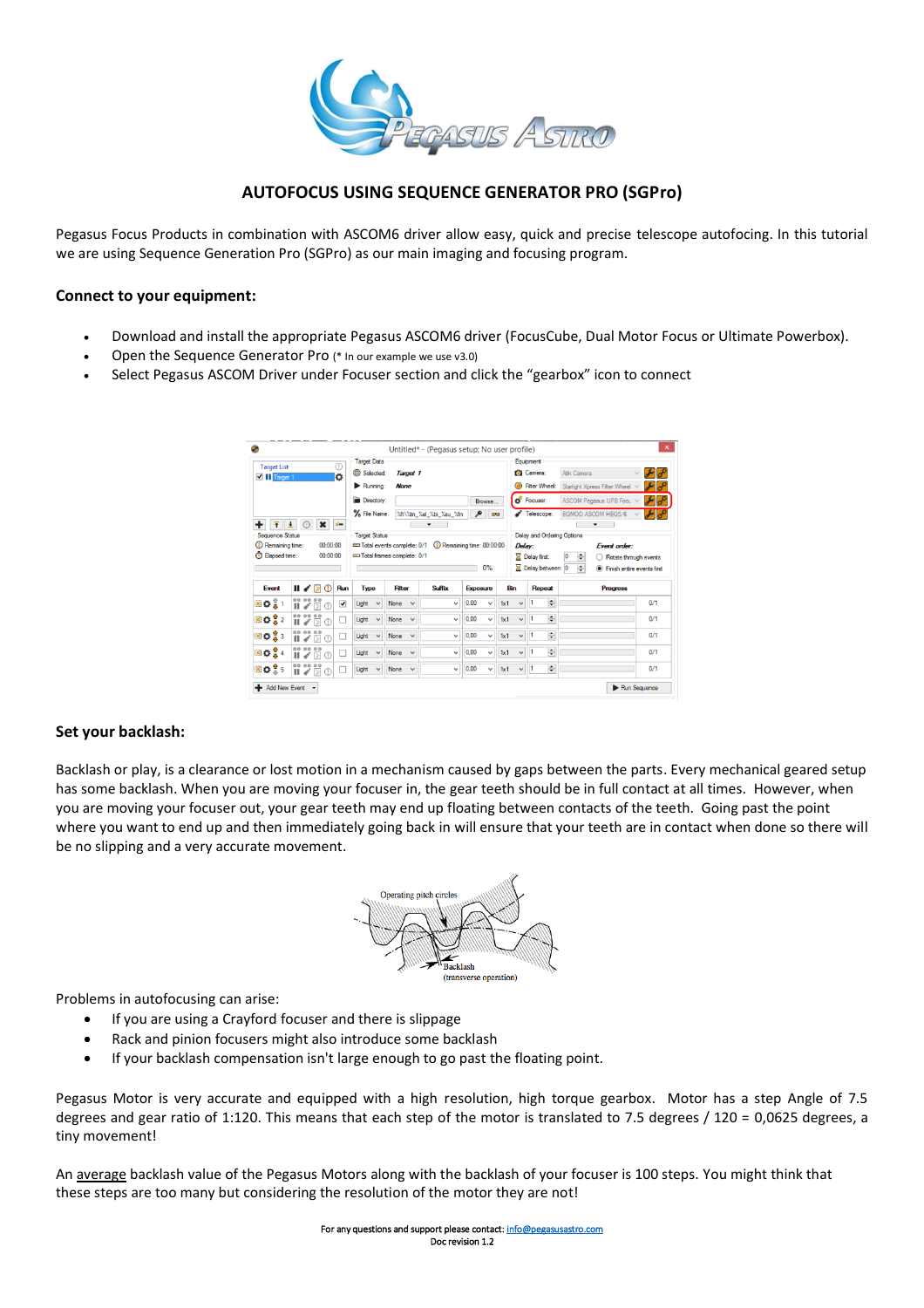- 1. You can let Pegasus Focus Controller do the backlash compensation in hardware
- 2. You can let SGP compensate the focuser train backlash.

In this example we choose second option. We let SGPro handle the backlash.

➢ Go to SGP -> Control Panel -> Focus Tab and click Other

A Focuser window will appear. Here you can set your backlash compensation. Select "**IN**" **Compensation direction** and set the "**Compensation step size**".



#### **How Auto Focus Works:**

SGPro auto focus works off a notion of "whole image HFR". Under normal circumstances, this will allow you to focus where you are imaging and avoid a costly move to a bright star and then back to target. When auto focus is triggered, it will begin by moving the focuser "out" by ((data points \* step size) / 2) steps.

It will then begin taking AF frames, averaging HFR and then moving in by "step size" until the focus point is recognized. While "Data Points" is user defined it really only defines the number of steps used in the initial outward movement of the AF routine. SGPro is smart enough to recognize trends and automatically extend the number of points you need in order to find proper focus (when "smart focus" is not disabled).

Unfortunately, SGPro does not have a "one size fits all" approach to auto focus and some targets will need to be tuned a bit before they can be let loose. Fortunately, SGPro's AF routine only requires a few settings to get working properly.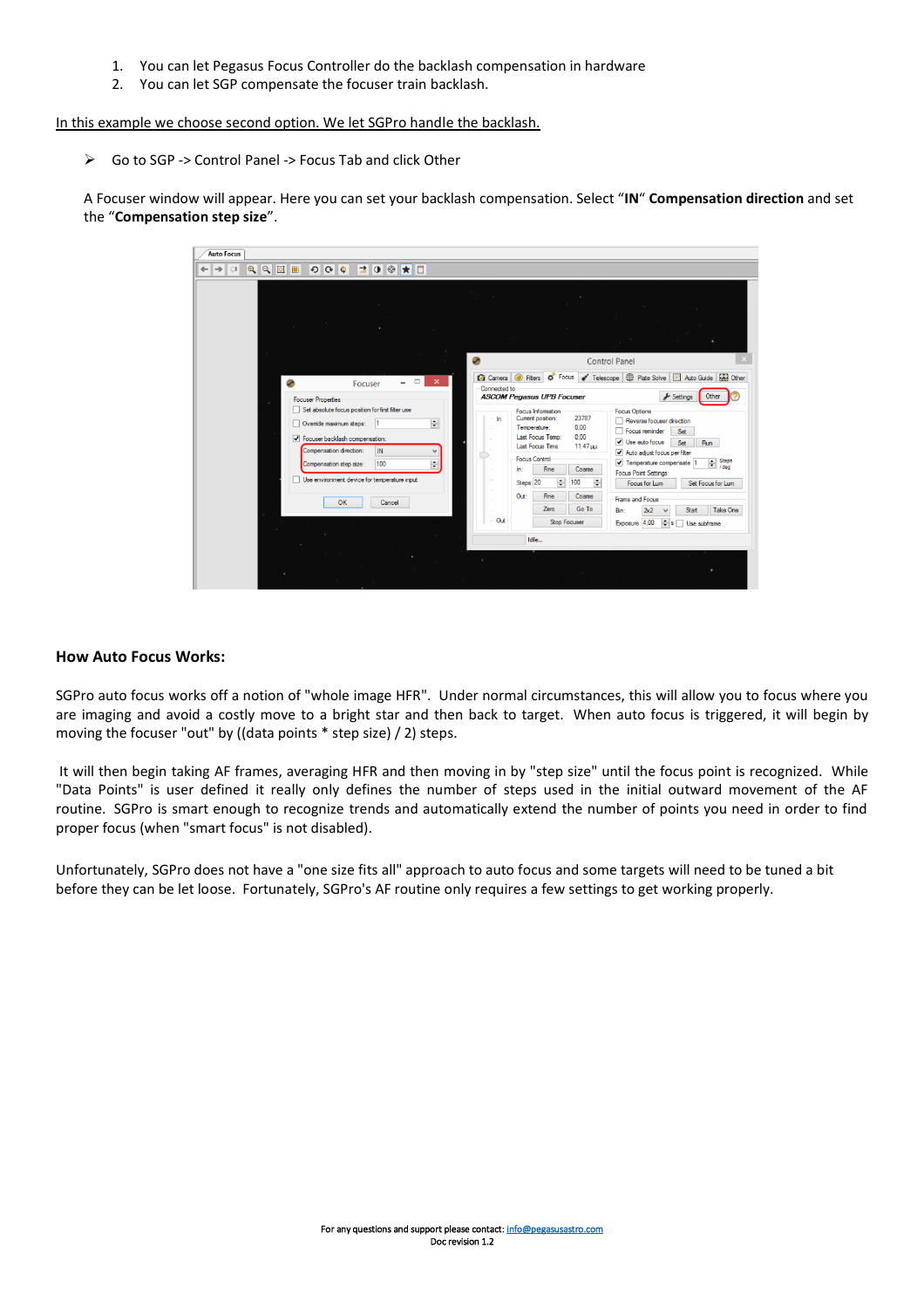#### **Set Auto-Focus Settings**

➢ Locate the Focus Control Panel and Click Settings

| <b>Focus Control</b>                  |                                | $\mathsf{x}$ |  |  |  |  |  |  |
|---------------------------------------|--------------------------------|--------------|--|--|--|--|--|--|
| 23787<br>Current position:            |                                |              |  |  |  |  |  |  |
| <b>II</b> Temperature:<br>0.00        |                                |              |  |  |  |  |  |  |
| Last Focus Temp: 0.00                 |                                |              |  |  |  |  |  |  |
| © Last Focus Time: 11:47 µµ           |                                |              |  |  |  |  |  |  |
| Focus Control                         |                                |              |  |  |  |  |  |  |
| $\uparrow$ In: Fine                   | Coarse                         | <b>Zero</b>  |  |  |  |  |  |  |
| H<br>Steps: 20                        | ÷<br>100                       | Go To        |  |  |  |  |  |  |
| $\downarrow$ Out: Fine                | Coarse                         | <b>Stop</b>  |  |  |  |  |  |  |
| Auto Focus Settings                   |                                |              |  |  |  |  |  |  |
| Min star size at 1x1 (px):            |                                | 12           |  |  |  |  |  |  |
| $\blacktriangleright$ Run             | $\blacktriangleright$ Settings |              |  |  |  |  |  |  |
| Focus Control   <a> Image History</a> |                                |              |  |  |  |  |  |  |

In these settings you need to set:

- Exposure Time and Binning:
	- o Set the auto focus exposure time. You need to set a time where you can view a noticeable number of stars in your frame. If you are not sure what to use, **go ahead with eight seconds.**
	- o Unless you have a specific reason not to, **use 2x2 binning**
	- How many samples (data points) SGP will take:
		- o Set the "Auto Focus Data Points" field to represent the number of samples you want auto focus to take during the run. If you choose a value of 9, perfect focus would show a "V" curve with four point outside of focus and four points inside of focus. *If you don't have a specific value in mind for your rig, choose nine points here.*
- Step size to move motor during every sample
	- o Your focal length / focal ratio plays important role here. A rule of thumb is to set 30-40 steps.
	- o If you can see that you cannot achieve a V shape graph increase your steps.
	- o If V shape graph is shallow then increase steps
	- o If V shape graph is very deep them decrease steps

| Auto Focus Metric<br><b>Half Flux Radius</b><br>v<br>Auto Focus Frequency<br>Choose the frequency at which the auto focus routine<br>will run during the sequence:<br>÷<br>Auto focus every<br>frames<br>√ Auto focus every 10,0   degree change<br>÷۱<br>$\blacktriangleright$ Auto focus every 20<br>minutes<br>√ Auto focus on filter change<br>$\vert \checkmark \vert$ Auto focus before sequence start (not on resume)<br>Auto focus on resume<br>$\blacktriangleright$ Auto focus after automatic centering action | Options<br>or $OSC: 5.0$<br>÷<br>Exposure times: For Filters<br>Bin<br>Ж2<br>v<br>۰<br>9<br>Auto Focus Data Points:<br>$\overline{\phantom{0}}$<br>$\div$<br>30<br>Step Size:<br>$\div$<br>30<br>Auto Focus dialog auto-close delay:<br>÷<br>12<br>Minimum star diameter at 1x1 (px):<br>Disable smart focus<br>Auto focus with filter:<br><b>Lum</b><br>v<br>$\div$ %<br>O<br>Crop auto focus frames by:<br>Apply dark subtraction. Dark library path:<br>Browse<br>Save Auto Focus packages to:<br>Browse |
|---------------------------------------------------------------------------------------------------------------------------------------------------------------------------------------------------------------------------------------------------------------------------------------------------------------------------------------------------------------------------------------------------------------------------------------------------------------------------------------------------------------------------|-------------------------------------------------------------------------------------------------------------------------------------------------------------------------------------------------------------------------------------------------------------------------------------------------------------------------------------------------------------------------------------------------------------------------------------------------------------------------------------------------------------|
|---------------------------------------------------------------------------------------------------------------------------------------------------------------------------------------------------------------------------------------------------------------------------------------------------------------------------------------------------------------------------------------------------------------------------------------------------------------------------------------------------------------------------|-------------------------------------------------------------------------------------------------------------------------------------------------------------------------------------------------------------------------------------------------------------------------------------------------------------------------------------------------------------------------------------------------------------------------------------------------------------------------------------------------------------|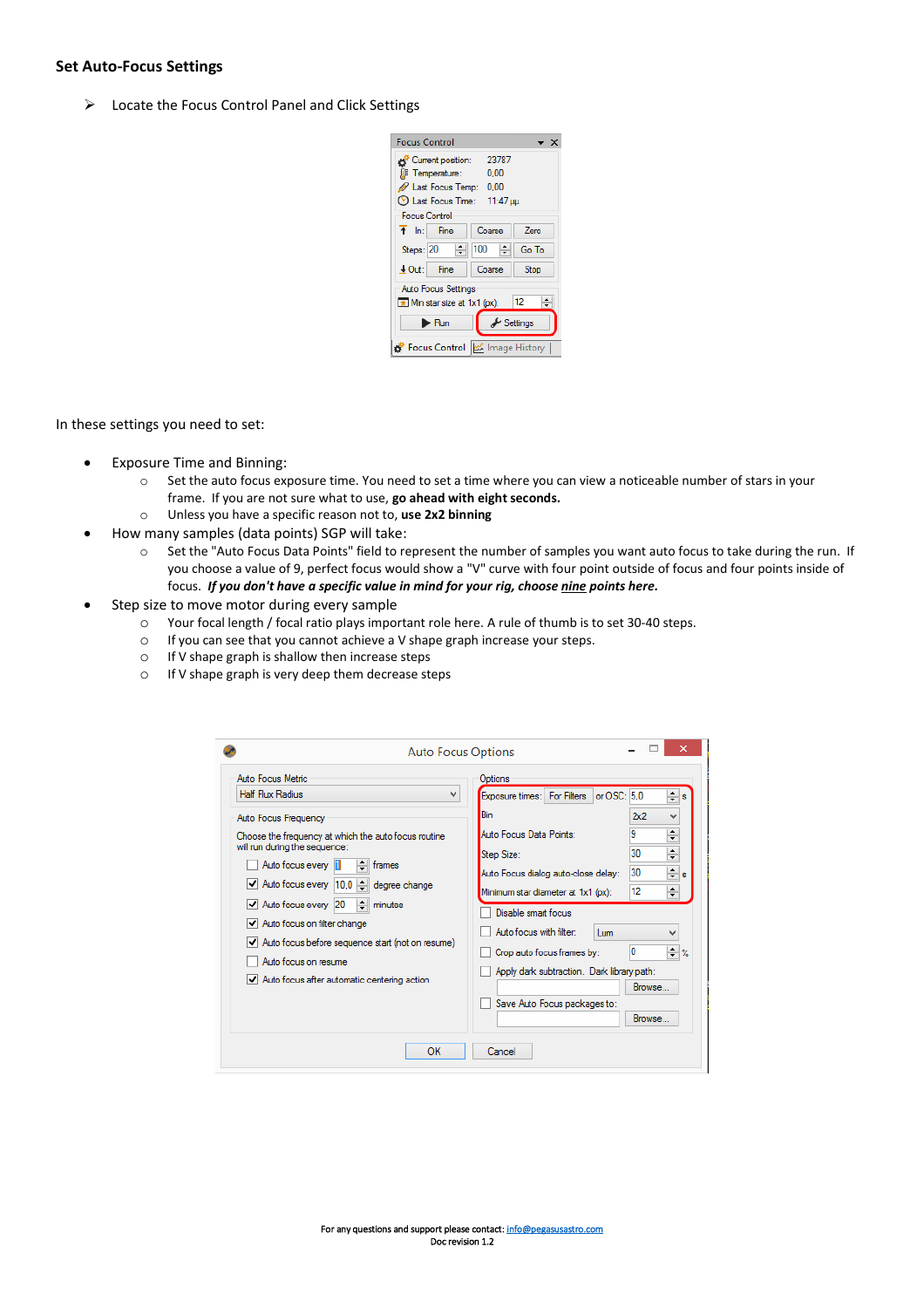➢ Click **OK** and Click "**Run**"

Autofocus algorithm will run and will start executing all data points / steps you specified earlier.



In the end you should see a "V" and a focus point chosen that is very close to both the HFR and focuser position.



# Important Notice for SCT Owners (Motor Focus Kit SCT, FocusCube SCT)

There are multiple step reduction parts in a SCT setup.

- Motor has its own reduction gearbox
- Both pulleys introduce a ratio of reduction
- SCT focus mechanism has also some ratio of reduction
- Keep in mind also that SCT telescopes have a higher f ratio so need larger focus movements for a noticeable focus change.

This means that you will definitely need bigger steps than required to a refractor OTA setup. Set 100-150 steps in order to see the V shape curve in autofocus algorithm of SGPro.